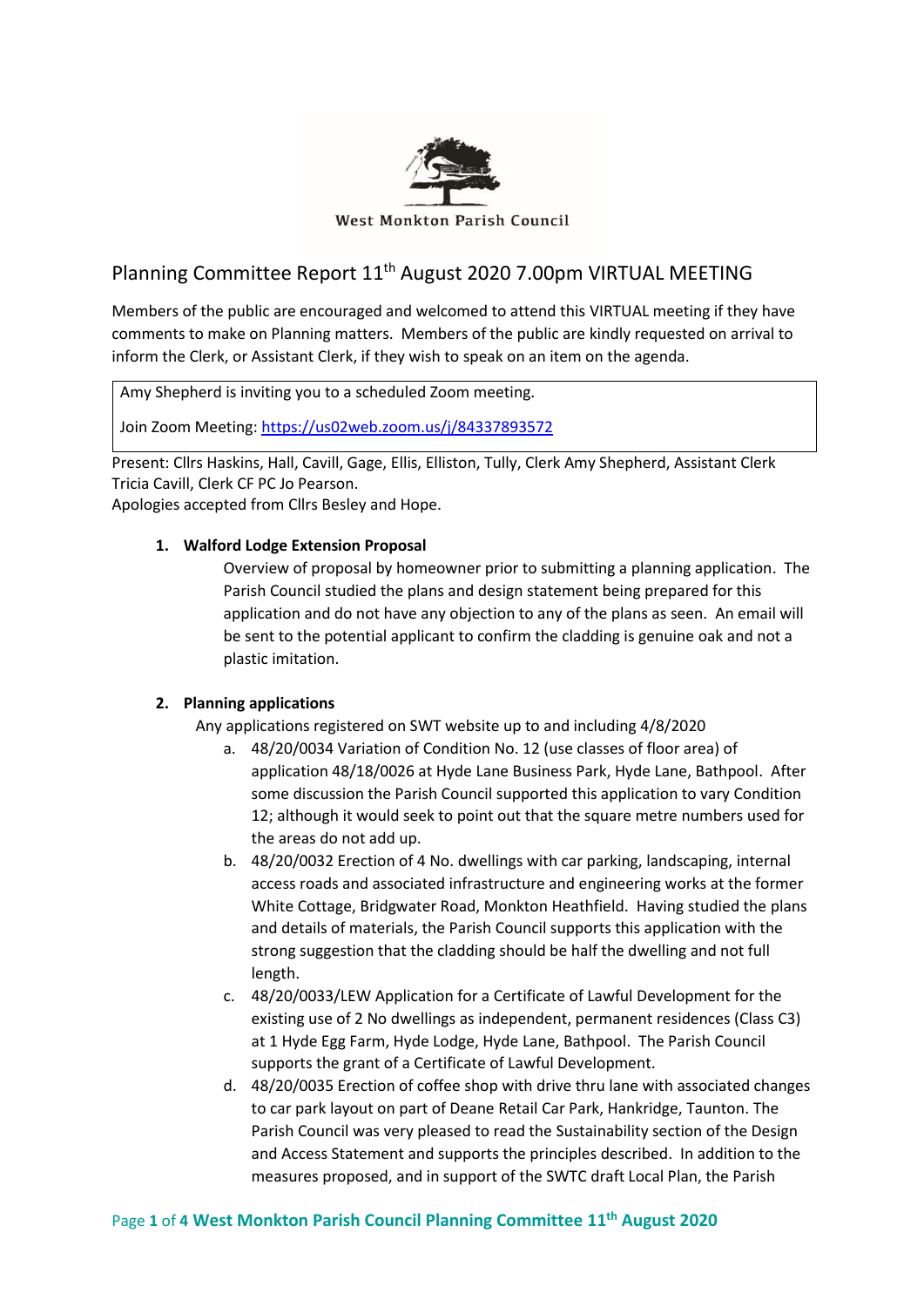Council would suggest that bee bricks and bird bricks are included in the eaves of the building, and the designers may wish to consider the installation of a living roof.

e. 48/20/0031. Following advice from A Penna that comments had been placed on the website from the Placemaking Officer, the Parish Council considered the comments and wish to make the following response, for the record. This application is for 4 bungalows on the site of an existing bungalow. The particular demographic in West Monkton is largely elderly, with the exception of the MH1 area (please see SCC published demographics). The application bears in mind this particular demographic and is aimed at elderly home owners, who do not wish for large gardens and who do appreciate and are reassured by the security associated with a gated entrance. The location is on the edge of the urban settlement being developed at Monkton Heathfield and looking out from the area there will be an urban landscape: the development adjacent to Monkton Elms garden centre is all but complete and plans are being considered for the land on the northern stretch of the A3259 between Dosters Lane and Blundells Lane. Thus, the location being largely urban, a gated entrance is not out of the ordinary. The northern boundary of the proposed development has a substantial hedge which the applicant has always stated will be retained (shown on the plans) – to screen and protect his development from the old village of West Monkton, and to screen West Monkton from his development. The Parish Council agrees that the site layout could be less geometric and the bungalow designs could be more individual.

Late applications:

- f. 48/20/0026 Erection of fencing to the front of The Croft, Yallands Hill, Monkton Heathfield (retention of works already undertaken) The Parish Council believes that the fencing is out of keeping with the street scene, exacerbated by its height. The Parish Council strongly suggests that if the fence is to remain it should be reduced to a maximum height of 6 foot, and the home owner should be encouraged to replace the tall beech hedging taken away by a hedge within the curtilage of the property, in order to maintain biodiversity and ecological balance.
- g. 48/20/0040/A Display of 1 No. internally illuminated totem sign on land to the west of Deane Retail Park car park at Hankridge, Taunton. The Parish Council observes that the dimensions of this advertising totem are very are very large, the scale is out of keeping with the rest of the retail park at Hankridge. The Parish Council does not support the grant of this application.

Planning Enforcement

a. E/0098/48/20: Alleged unauthorised advertisement at Bridgwater Road, Monkton Heathfield, Taunton, TA2 8BF (Persimmon Marketing Signs) – Update. The Clerk reported her dialogue with the Enforcement Officer. The Parish Council would prefer for enforcement action to be taken to remove all the signs and a proper application made by Persimmon for an advertisement consent on the site. SWTC are seeking a compromise solution, which the Parish Council would wish to see time limited.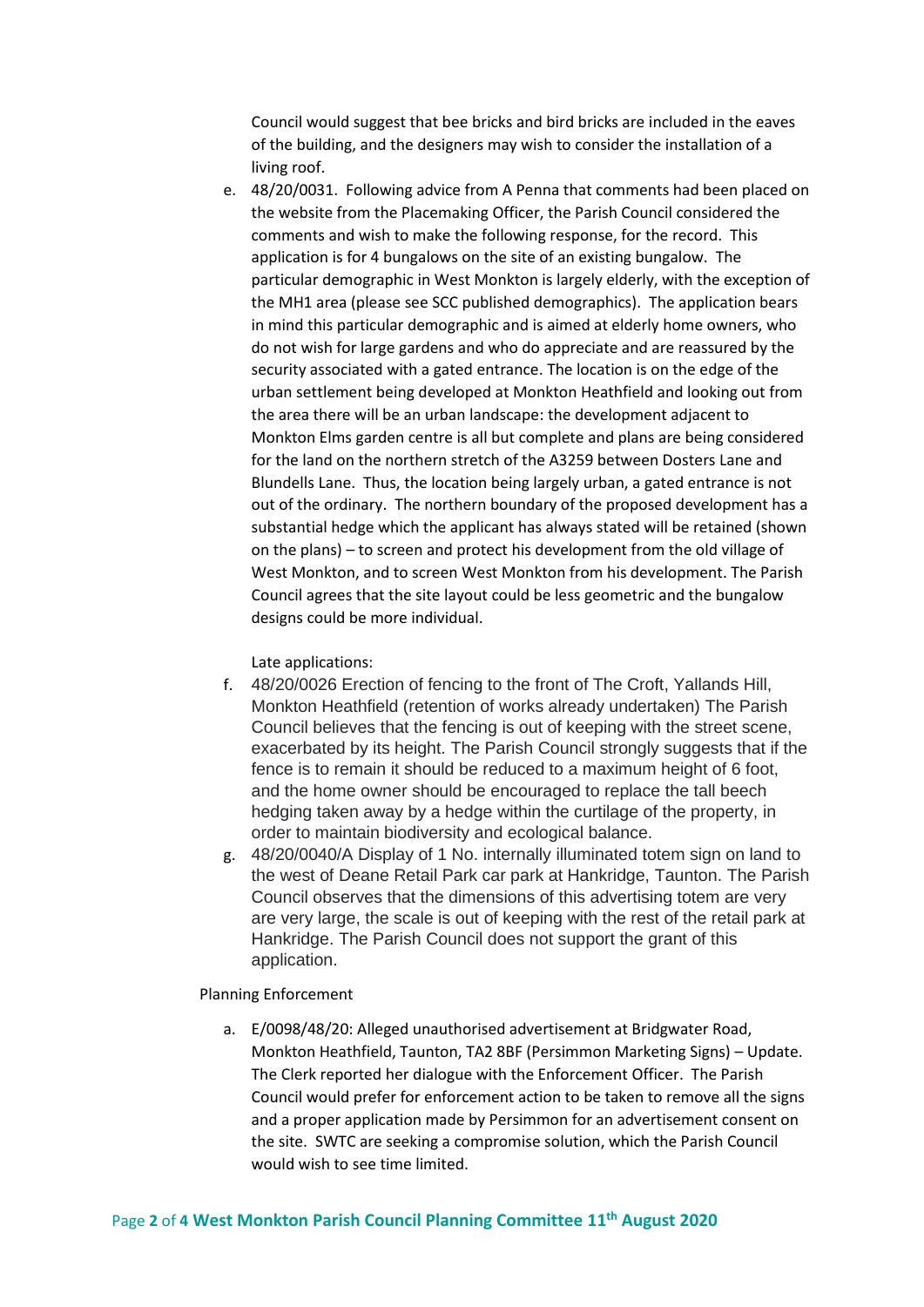b. E/0071/48/20 - non-compliance with conditions 6 & 7 to permission ref 48/15/0053 – Update. Work is ongoing to the parking area, and Redrow is getting quotes for their part of the work.

## **3. Neighbourhood Plan – Illustrative Map Project**

- a. Update on project and proposed illustrative style. The Parish Council agreed on the style that had been presented by Mark Marlborough: pen and ink sketch based on drone photography with splashes of colour (green tones). It was agreed that a paper map would be produced for the Welcome Pack, with extra copies available. It was noted that there would be a need for a second publication as more building development is completed with associated parks etc (Northwalls, Hartnells).
- b. Identifying and naming of parks / open spaces for inclusion on the Illustrated map. The photographs of the play areas in West Monkton in the current Neighbourhood Plan were all confirmed as suitable for inclusion in the map. It was agreed that the unadopted parks in MH1 would also be included, names to be confirmed by email, although no naming/interpretation boards could be installed until the Public Open Space is adopted. It was agreed to consult the cricket club on the nature of their inclusion in the map – either by sketch map or marked by a dot on the map.

## **4. Climate Change**

a. Identifying priorities and initiatives to create a draft action plan (to be updated when a Community Workshop can safely be held). The position regarding a future Community Workshop was discussed. It is unlikely that a Workshop will take place before next year. Until that can happen, it was agreed that the Parish Council will develop an action plan of how to deliver initiatives in support of its Climate Change declaration. It was explained that the budget setting and precept document which was (approved in November 2019 had introduced two separate budget lines for grants: £3500.00 for the regular recipients agreed at budget setting - (e.g. Taunton and District CAB, Dorset and Somerset Air Ambulance, Village News),with some left over for other applications such as play group , street party. Additionally, £5000.00 was allocated for grants to assist individuals in making their homes more carbon neutral. It was envisaged that these grants would move Parish properties (particularly older properties) closer to being carbon neutral and thus the Parish ambient environment would benefit. Grant awarding to individuals is possible because the Parish Council has declared General Powers of Competence.<sup>1</sup> It was suggested that volunteers could assist the Parish Council with Climate

Change initiatives. It was also suggested that The Spital Trust might wish to apply for a grant for climate change improvements to the four Spital bungalows. It was suggested that the remaining non-LED lights in the Parish might be replaced: lighting is the responsibility of SCC, and it had been reported that all the easy replacements had been completed, the ones remaining were more difficult. The replacement of these remaining poles is likely to be expensive. Because the lighting is the responsibility of SCC, a grant application for the replacements would not be appropriate, but it was agreed to identify with SCC

 $1$  General Powers of Competence can be declared if a Parish has all its Councillors trained and Clerks have CILCA qualification. This means the Council is not restricted by the S137 spending conditions.